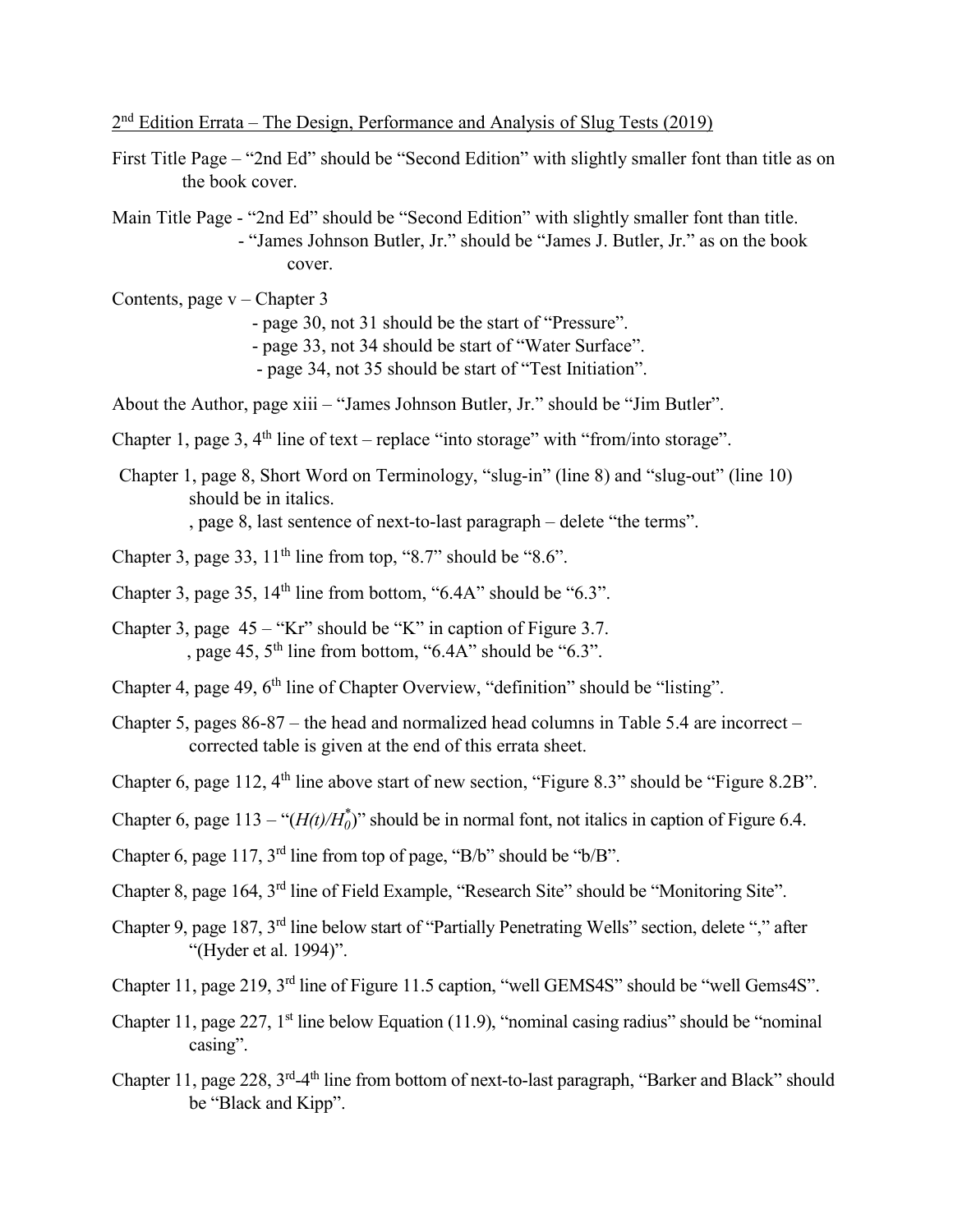Chapter 12, page 232, 8<sup>th</sup> line from top of last paragraph, "Figure 5.20" should be "Figure 5.19".

Chapter 12, page 234, 3rd line, "Figure 5.14" should be "Figure 5.13".

- Chapter 12, page 237, last line of "Low-Conductivity Formations" section, "αβ-type" should be "αβ type".
- Appendix, page 243,  $h_{dptz}$ , ", [L]" should be changed to ", [dimensionless]".
- Appendix, page 244, n, "drainable" should be added before "porosity".

Appendix, page 246,  $\beta$ <sub>HK</sub>, "length" should be added after "effective water column".

| Time(s) | Head(m) | Normalized Head |
|---------|---------|-----------------|
| 0.10    | 0.369   | 0.972           |
| 0.20    | 0.388   | 1.020           |
| 0.30    | 0.377   | 0.991           |
| 0.40    | 0.388   | 1.020           |
| 0.50    | 0.365   | 0.960           |
| 0.60    | 0.377   | 0.991           |
| 0.70    | 0.369   | 0.972           |
| 0.80    | 0.365   | 0.960           |
| 0.90    | 0.362   | 0.952           |
| 1.00    | 0.372   | 0.980           |
| 1.20    | 0.362   | 0.952           |
| 1.30    | 0.354   | 0.932           |
| 1.50    | 0.351   | 0.923           |
| 1.60    | 0.354   | 0.932           |
| 1.80    | 0.358   | 0.943           |
| 2.00    | 0.343   | 0.903           |
| 2.30    | 0.336   | 0.883           |
| 2.60    | 0.329   | 0.866           |
| 2.90    | 0.322   | 0.846           |
| 3.20    | 0.314   | 0.826           |
| 3.60    | 0.311   | 0.818           |
| 4.00    | 0.3     | 0.789           |
| 4.50    | 0.292   | 0.769           |
| 5.10    | 0.277   | 0.729           |
| 5.70    | 0.271   | 0.712           |
| 6.40    | 0.255   | 0.672           |
| 7.10    | 0.248   | 0.652           |

TABLE 5.4 Response data from test 1 in well 3 at Pratt County Monitoring Site 36